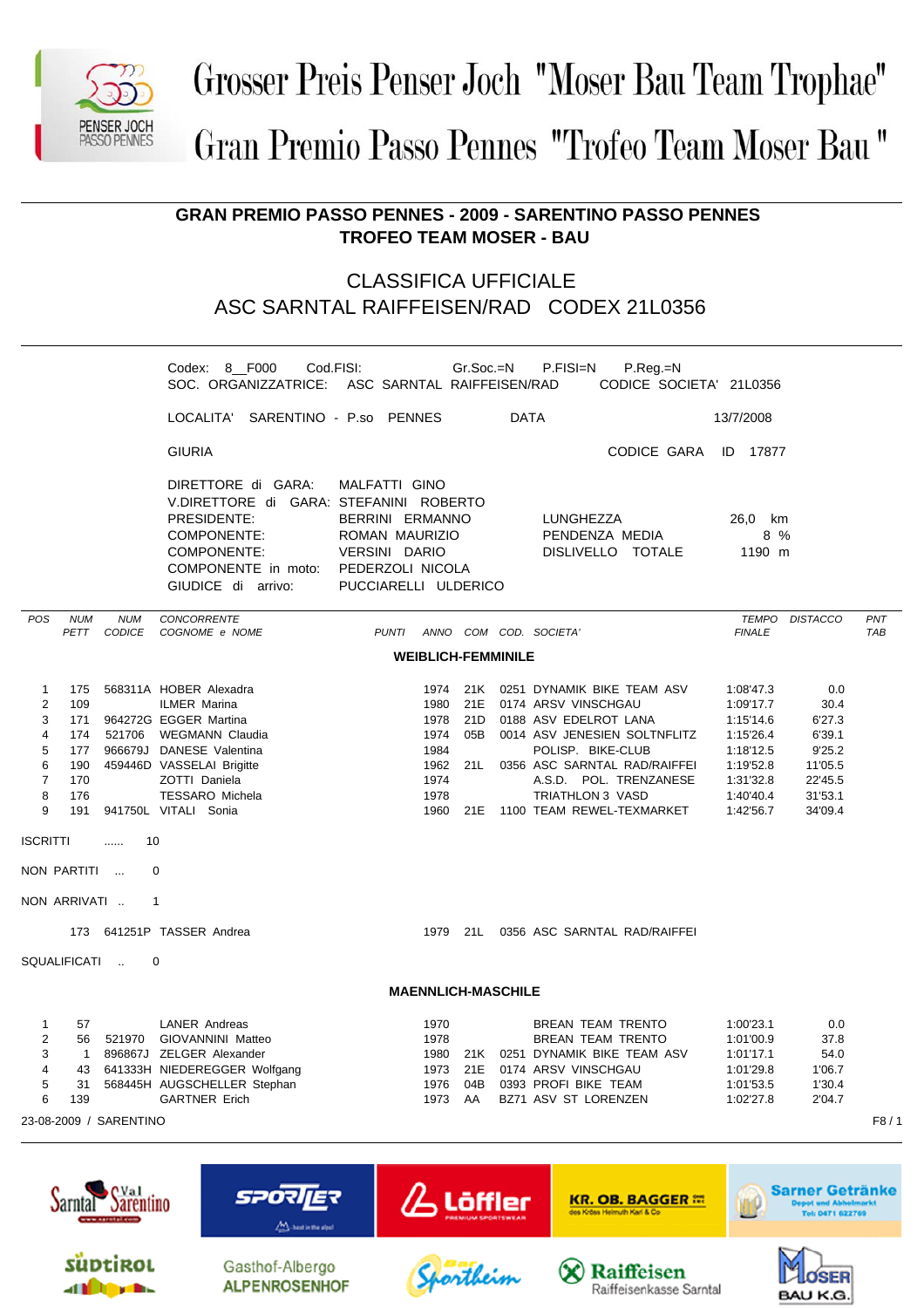| POS      | <b>NUM</b> | <b>NUM</b>             | CONCORRENTE                                    |              |              |                 |                                                 |                        | TEMPO DISTACCO   | PNT  |
|----------|------------|------------------------|------------------------------------------------|--------------|--------------|-----------------|-------------------------------------------------|------------------------|------------------|------|
|          | PETT       | CODICE                 | COGNOME e NOME                                 | <b>PUNTI</b> |              |                 | ANNO COM COD. SOCIETA'                          | <b>FINALE</b>          |                  | TAB  |
| 7        | 48         |                        | 934876Q GOLLER GÜnther                         |              | 1973         | 21U             | 0025 RODES GHERDEINA                            | 1:02'31.1              | 2'08.0           |      |
| 8        | 44         |                        | 862376A NICOLUSSI Juran                        |              | 1973         | 21E             | 1100 TEAM REWEL-TEXMARKET                       | 1:02'32.7              | 2'09.6           |      |
| 9        | 94         |                        | 521933 FERRARI Marco                           |              | 1961         |                 | BREAN TEAM TRENTO                               | 1:02'35.9              | 2'12.8           |      |
| 10       | 37         |                        | 9100171 RIZZI Eduard                           |              | 1971         |                 | SPORTLER BIKE TEAM                              | 1:02'37.2              | 2'14.1           |      |
| 11       | 45         |                        | 889543W CASASSA Stefano                        |              | 1975         | 21E             | 1100 TEAM REWEL-TEXMARKET                       | 1:02'45.5              | 2'22.4           |      |
| 12       | 49         |                        | 462003Y WISTHALER Willy                        |              | 1973         |                 | TEAM DOLOMITI SUPERBIKE                         | 1:02'48.4              | 2'25.3           |      |
| 13       | 119        |                        | 905026K VIGL Alois                             |              | 1953         | 21E             | 1100 TEAM REWEL-TEXMARKET                       | 1:02'54.2              | 2'31.1           |      |
| 14       | 125        |                        | <b>SCHWARZ Stefan</b>                          |              | 1970         |                 | <b>COELNER</b>                                  | 1:02'58.6              | 2'35.5           |      |
| 15       | 59         | 101206                 | DRAXL Alexander                                |              | 1974         |                 | <b>INZING</b>                                   | 1:03'08.9              | 2'45.8           |      |
| 16       | 9          |                        | 899641A RAFFEINER Philipp                      |              | 1986         | 21K             | 0251 DYNAMIK BIKE TEAM ASV                      | 1:03'09.9              | 2'46.8           |      |
| 17       | 161        |                        | <b>CRONJEGER Markus</b>                        |              | 1979         |                 | BRC ZUEGVOGEL BERLIN                            | 1:03'41.7              | 3'18.6           |      |
| 18       | 126        |                        | 521912 POIER Marco                             |              | 1957         |                 | BREAN TEAM TRENTO                               | 1:03'53.1              | 3'30.0           |      |
| 19       | 87         |                        | STUFFER Herbert                                |              | 1968         | 21U             | 0025 RODES GHERDEINA                            | 1:04'02.4              | 3'39.3           |      |
| 20       | 80         |                        | 892071K KOFLER Andreas                         |              | 1966         | 21E             | 1100 TEAM REWEL-TEXMARKET                       | 1:04'02.9              | 3'39.8           |      |
| 21       | 77         |                        | 433524H PERKMANN Walter                        |              | 1961         | 21L             | 0356 ASC SARNTAL RAD/RAIFFEI                    | 1:04'03.3              | 3'40.2           |      |
| 22       | 73         |                        | 895269H PELLEGRINI Luca                        |              | 1969         | 20A             | 1002 COMANO BIKE BY MYORANGE 1:04'04.9          |                        | 3'41.8           |      |
| 23       | 36         |                        | 832616M GOETSCH Markus                         |              | 1972         | 21K             | 0251 DYNAMIK BIKE TEAM ASV                      | 1:04'06.3              | 3'43.2           |      |
| 24       | 148        |                        | KOFLER Andreas                                 |              | 1973         |                 | 0188 ASV EDELROT LANA                           | 1:04'08.4              | 3'45.3           |      |
| 25       | 117        |                        | PLATZER Stefan                                 |              | 1972         | 21E             | 0174 ARSV VINSCHGAU                             | 1:04'20.3              | 3'57.2           |      |
| 26       | 132        |                        | <b>KOFLER Horst</b>                            |              | 1975         |                 | <b>OLANG</b>                                    | 1:04'47.9              | 4'24.8           |      |
| 27       | 55         |                        | 889543W PICCINA Simone                         |              | 1975         | 21E             | 1100 TEAM REWEL-TEXMARKET                       | 1:04'51.9              | 4'28.8           |      |
| 28       | 13<br>14   |                        | 587805P HOLZER Thomas                          |              | 1988<br>1986 | 21L<br>21U      | 0356 ASC SARNTAL RAD/RAIFFEI                    | 1:04'54.4              | 4'31.3           |      |
| 29       |            |                        | FERRARI Thomas<br>FROLLANO Georg               |              | 1971         | 21E             | 0025 RODES GHERDEINA                            | 1:04'59.3              | 4'36.2           |      |
| 30       | 106<br>18  |                        | POLIG Alexander                                |              | 1980         |                 | 0174 ARSV VINSCHGAU                             | 1:05'04.8              | 4'41.7           |      |
| 31<br>32 | 134        |                        | MAIR Christian                                 |              | 1968         | AA              | POLISP. BIKE-CLUB<br>BZ71 ASV ST LORENZEN       | 1:05'14.4<br>1:05'18.7 | 4'51.3<br>4'55.6 |      |
| 33       | 35         |                        | 641149R PIXNER JÜrgen                          |              | 1974         | 21L             | 0356 ASC SARNTAL RAD/RAIFFEI                    | 1:05'26.3              | 5'03.2           |      |
| 34       | 78         |                        | 859541D PICHLER Stefan                         |              | 1968         | 21K             | 0251 DYNAMIK BIKE TEAM ASV                      | 1:05'32.5              | 5'09.4           |      |
| 35       | 105        |                        | <b>MARTIN Josef</b>                            |              | 1963         | 21E             | 0174 ARSV VINSCHGAU                             | 1:05'38.9              | 5'15.8           |      |
| 36       | 41         |                        | 944271F GALLMETZER Walter                      |              | 1970         | 21D             | 0188 ASV EDELROT LANA                           | 1:05'41.1              | 5'18.0           |      |
| 37       | 58         |                        | <b>MOSER Christian</b>                         |              | 1974         | 21L             | 0356 ASC SARNTAL RAD/RAIFFEI                    | 1:05'46.2              | 5'23.1           |      |
| 38       | 89         |                        | 521692 EGGER Oskar                             |              | 1961         | 05B             | 0014 ASV JENESIEN SOLTNFLITZ                    | 1:05'50.5              | 5'27.4           |      |
| 39       | 33         |                        | 922050X LUGGIN Norbert                         |              | 1978         | <b>21V</b>      | 0308 KSV FOR FUN CYCLING TEA                    | 1:05'55.4              | 5'32.3           |      |
| 40       | 38         |                        | 854254G STUEFER Erwin                          |              | 1979         | 21L             | 0356 ASC SARNTAL RAD/RAIFFEI                    | 1:05'57.8              | 5'34.7           |      |
| 41       | 122        |                        | <b>BROLL Maurizio</b>                          |              | 1969         |                 | <b>SCUOLA MTB</b>                               | 1:06'04.7              | 5'41.6           |      |
| 42       | 146        |                        | FRUET Klaus                                    |              | 1974         | 21              | H010 BIKE CLUB NEUMARKT                         | 1:06'09.2              | 5'46.1           |      |
| 43       | 81         |                        | 892062J PICHLER Werner                         |              | 1960         | 21E             | 1100 TEAM REWEL-TEXMARKET                       | 1:06'20.9              | 5'57.8           |      |
| 44       | 46         |                        | 892066N BERNARD Manfred                        |              | 1970         | 21E             | 1100 TEAM REWEL-TEXMARKET                       | 1:06'28.0              | 6'04.9           |      |
| 45       | 51         |                        | <b>GOLLER Flavio</b>                           |              | 1973         | 21U             | 0025 RODES GHERDEINA                            | 1:06'29.8              | 6'06.7           |      |
| 46       | 5          |                        | <b>MAIR Erich</b>                              |              | 1980         |                 | ASV LAATSCH RAIFFEISEN                          | 1:06'39.5              | 6'16.4           |      |
| 47       | 157        |                        | <b>GRUBER Peter</b>                            |              | 1970         | 21              | P030 RAINER WURZ                                | 1:06'43.4              | 6'20.3           |      |
| 48       | 52         |                        | NOCKER GÜnther                                 |              | 1972         | 21U             | 0025 RODES GHERDEINA                            | 1:06'52.3              | 6'29.2           |      |
| 49       |            |                        | 8 916271X SANTA Michael                        |              | 1981         | 21K             | 0251 DYNAMIK BIKE TEAM ASV                      | 1:07'07.2              | 6'44.1           |      |
| 50       | 141        |                        | RABENSTEINER Johann                            |              | 1968         |                 | <b>ALMBIKER</b>                                 | 1:07'08.1              | 6'45.0           |      |
| 51       | 82         |                        | 892724N WIEDENHOFER Ulrich                     |              | 1966         | 21E             | 1100 TEAM REWEL-TEXMARKET                       | 1:07'25.9              | 7'02.8           |      |
| 52       | 6          |                        | 922052M DISSERTORI Armin                       |              | 1982         | 21 V            | 0308 KSV FOR FUN CYCLING TEA                    | 1:07'30.2              | 7'07.1           |      |
| 53       | 72         |                        | 524653V ARMELLINI Walter                       |              | 1964         | 21D             | 0188 ASV EDELROT LANA                           | 1:07'39.0              | 7'15.9           |      |
| 54       | 124        |                        | FORADORI Diego                                 |              | 1958         |                 | RC ROTALIANO                                    | 1:07'41.6              | 7'18.5           |      |
| 55       | 47         |                        | 892075P BERNARD Josef                          |              | 1970         | 21E             | 1100 TEAM REWEL-TEXMARKET                       | 1:07'43.1              | 7'20.0           |      |
| 56       | 11         |                        | 933563M PLONER Christian                       |              | 1987         |                 | BIKE CLUB EGNA-NEUMARKT                         | 1:07'50.0              | 7'26.9           |      |
| 57       | 90         | 521695                 | THURNER Roland                                 |              | 1968         | 05B             | 0014 ASV JENESIEN SOLTNFLITZ                    | 1:07'55.1              | 7'32.0           |      |
| 58       | 20         |                        | HANSPETER Martin                               |              | 1984         | 21L<br>21U      | 0356 ASC SARNTAL RAD/RAIFFEI                    | 1:08'16.2              | 7'53.1           |      |
| 59       | 88         |                        | <b>INSAM Ludwig</b>                            |              | 1962         |                 | 0025 RODES GHERDEINA                            | 1:08'25.2              | 8'02.1           |      |
| 60<br>61 | 12<br>96   | 521638                 | 933564N FRANZELIN Benjamin<br>BAZZANELLA Mario |              | 1987<br>1966 |                 | BIKE CLUB EGNA-NEUMARKT<br>ATHLETIC CLUB MERANO | 1:08'44.5<br>1:08'47.6 | 8'21.4<br>8'24.5 |      |
| 62       | 108        |                        | <b>BLAAS</b> Joachim                           |              | 1973         |                 | 21E 0174 ARSV VINSCHGAU                         | 1:09'08.0              | 8'44.9           |      |
| 63       | 34         |                        | 874423N KNOLSEISEN Christian                   |              | 1971         |                 | 21K 0251 DYNAMIK BIKE TEAM ASV                  | 1:09'16.6              | 8'53.5           |      |
| 64       | 3          |                        | FISCHER Sandro                                 |              | 1982         |                 | SOLL DACHAU                                     | 1:09'19.4              | 8'56.3           |      |
| 65       | 60         |                        | SACCOMAN Roberto                               |              | 1970         |                 | ATHLETIC CLUB MERANO                            | 1:09'28.7              | 9'05.6           |      |
| 66       | 121        |                        | 461793T STAUDER Siegfried                      |              | 1959         | 21 L            | 0356 ASC SARNTAL RAD/RAIFFEI                    | 1:09'30.2              | 9'07.1           |      |
| 67       | 70         |                        | <b>BERGER Heimo</b>                            |              | 1966         |                 | SV SISTRANS                                     | 1:10'05.2              | 9'42.1           |      |
| 68       | 32         |                        | JAEGER Karlheinz                               |              | 1973         |                 |                                                 | 1:10'12.3              | 9'49.2           |      |
| 69       | 138        |                        | <b>STEGER Werner</b>                           |              | 1969         | AA              | BZ71 ASV ST LORENZEN                            | 1:10'37.9              | 10'14.8          |      |
| 70       | 131        | 521693                 | <b>HUBER Peter</b>                             |              | 1959         | 05B             | 0014 ASV JENESIEN SOLTNFLITZ                    | 1:12'08.7              | 11'45.6          |      |
| 71       | 147        |                        | GAMPER Stefan                                  |              | 1968         |                 | 0188 ASV EDELROT LANA                           | 1:12'22.8              | 11'59.7          |      |
| 72       | 136        |                        | VOLGGER Joachim                                |              | 1974         | AA              | BZ71 ASV ST LORENZEN                            | 1:13'01.7              | 12'38.6          |      |
| 73       | 71         |                        | 9103621 BONFANTE Luca                          |              | 1965         |                 | SPORTLER BIKE TEAM                              | 1:13'12.0              | 12'48.9          |      |
| 74       | 144        |                        | <b>OBKIRCHER Markus</b>                        |              | 1972 21      |                 | H010 BIKE CLUB NEUMARKT                         | 1:13'29.5              | 13'06.4          |      |
| 75       | 2          |                        | 957295Z LUGGIN Werner                          |              | 1980         | 21 <sub>V</sub> | 0308 KSV FOR FUN CYCLING TEA                    | 1:13'41.0              | 13'17.9          |      |
|          |            | 23-08-2009 / SARENTINO |                                                |              |              |                 |                                                 |                        |                  | F8/2 |
|          |            |                        |                                                |              |              |                 |                                                 |                        |                  |      |